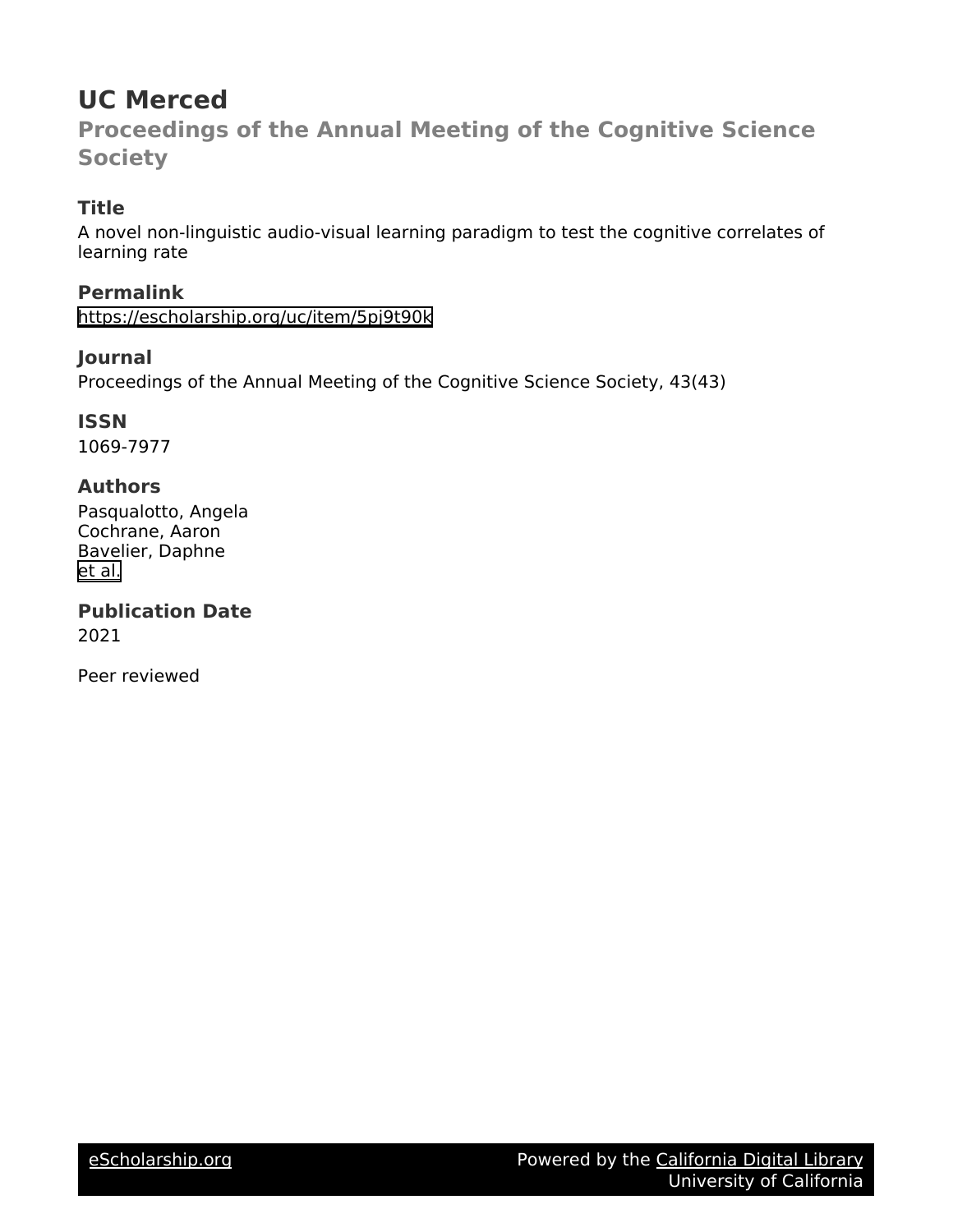# **A novel non-linguistic audio-visual learning paradigm to test the cognitive correlates of learning rate**

**Angela Pasqualotto1\* (angela.pasqualotto@unige.ch)**

**Aaron Cochrane1\* (aaron.cochrane@unige.ch)**

**Daphne Bavelier1 (daphne.bavelier@unige.ch)**

**Irene Altarelli2 (irene.altarelli@unige.ch)**

1 Faculty of Psychology and Educational Sciences, University of Geneva, 1205 Geneva, Switzerland;

2 Université de Paris, LaPsyDÉ, CNRS, 75005 Paris, France;

**\*** Contributed equally

#### **Abstract**

- Audio-visual (AV) associative learning is central to many aspects of cognitive development and is key in reading acquisition. Most studies thus far have examined AV associative learning involving linguistic stimuli. Yet it is of importance to examine cross-modal learning free of familiarity confounds. We therefore designed an AV learning paradigm relying on novel, non-linguistic auditory and visual stimuli, which were both unfamiliar to participants. On top of AV learning, we collected enformance in reading-related abilities, as well as in more domain-general skills, in a population of healthy Italiandomain-general skills, in a population of healthy Italian- speaking adults (N=57). By fitting trial-by-trial performance in our novel learning task, we demonstrate the expected variability in speed of learning (learning rate) across participants. We then show that speed of learning in our novel learning task is positively associated with working memory and replicate this result in a set of French-speaking participants  $(N=32)$ , showing that it holds in another language.
- **Keywords:** audio-visual learning; associative learning; learning rate; cognitive correlates; working memory; individual differences

#### **Introduction**

Audio-visual associative learning is the process by which auditory and visual stimuli are linked together through exposure. This process is central to many aspects of cognitive development and is particularly crucial for the very initial steps of reading acquisition. Indeed, pairings between linguistic sounds (phonemes) and letters or groups of letters (graphemes) is essential for the successful decoding of print. Audio-visual (AV) learning abilities are present very early in the course of development, including in pre-verbal infants (Friedrich, Wilhelm, Mölle, Born, & Friederici, 2017; Kersey & Emberson, 2017; Mersad, Kabdebon, & DehaeneLambertz, 2018). The process by which audio-visual associations are acquired has been studied extensively in children, especially in the linguistic domain. Infants' and children' AV learning has been documented in the context of both simultaneously heard and seen speech (Soto-Faraco, Calabresi, Navarra, Werker, & Lewkowicz, 2012) and arbitrary audio-visual pairings (Friedrich et al., 2017).

Studies of the cognitive correlates of AV learning in children indicate that learning linguistic audio-visual mappings is positively related to reading-related skills such as phonological awareness (de Jong, Seveke, & van Veen, 2000; Ehm et al., 2019; Georgiou, Liu, & Xu, 2017; Karipidis et al., 2017; Lervåg, Bråten, & Hulme, 2009; Litt, de Jong, van Bergen, & Nation, 2013; Windfuhr & Snowling, 2001) and rapid automatized naming (Georgiou et al., 2017; Lervåg et al., 2009). Very few studies in children have looked at the learning of non-linguistic pairings, such as environmental sounds and unknown symbols. Among those, Altarelli et al.'s study (2019) revealed that, in 5-6 years old, phonological awareness abilities again positively predicted AV learning, even though the to-be-learnt pairings did not entail any linguistic information.

As regards adult populations, while examining audiovisual associative learning in the non-linguistic domain is just as crucial for getting at the core of cross-modal learning free of familiarity confounds, very few studies have explored the time course and specificities of learning arbitrary AV pairings among unfamiliar, nonverbal auditory and visual stimuli. Barutchu et al. (2020) investigated both linguistic and non-linguistic audio-visual mapping in adults, allowing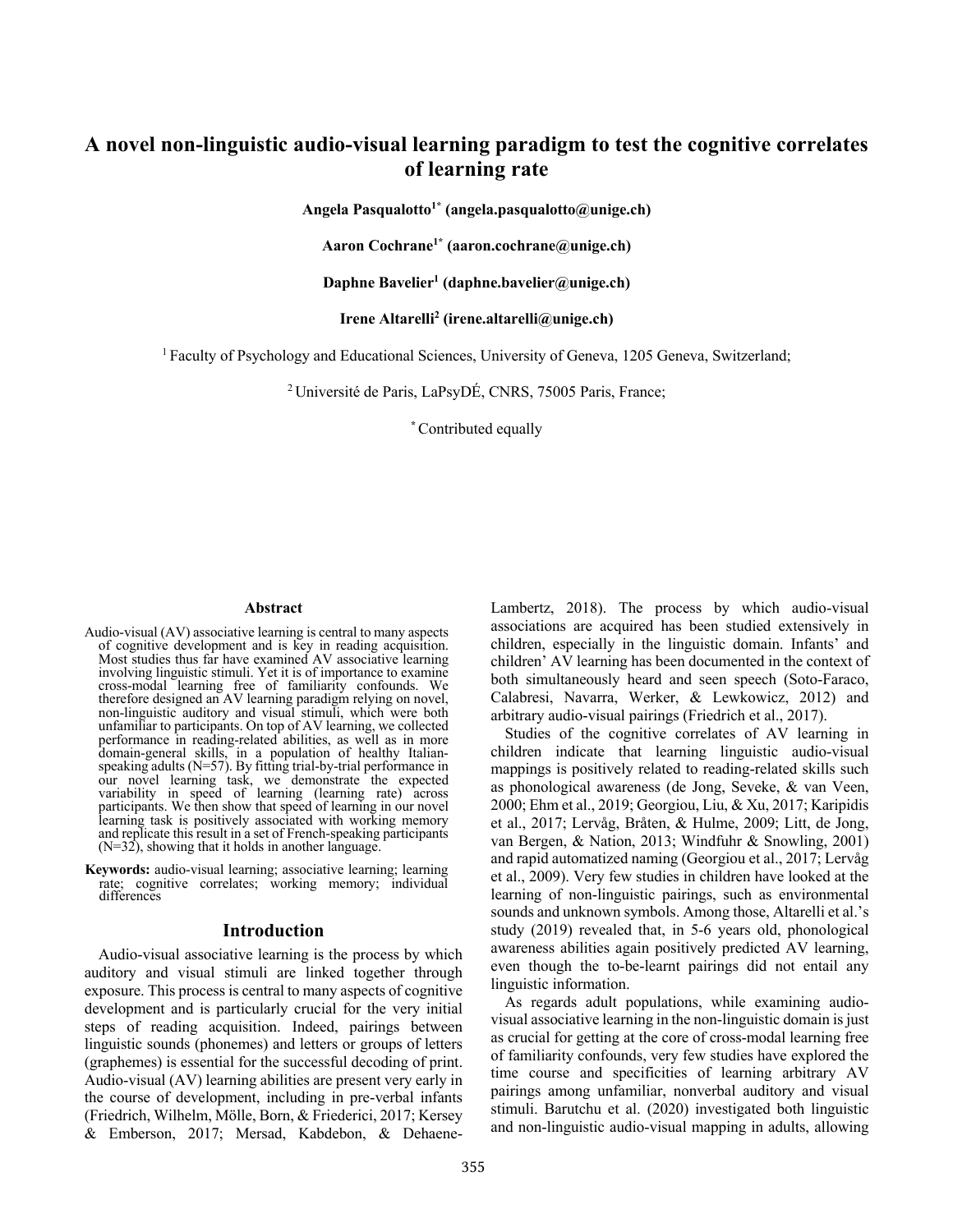for relatively limited practice (128 trials per condition), highlighting learning in both cases, yet faster in the linguistic condition.

Moreover, and to the best of our knowledge, little is known as regards the cognitive correlates of audio-visual associative learning in adults. Schmalz and colleagues (2021) examined the relation between the acquisition of linguistic AV pairings and reading abilities in German-speaking adults, failing to uncover one. Xu et al. (2020) studied the link between linguistic AV associations learning and cognitive performance in a number of tasks, in Finnish-speaking participants, finding a correlation only between learning speed at the scale of training blocks and rapid automatized naming.

To best address the question of the cognitive abilities that may be related to AV association learning in adulthood, here we developed an audio-visual learning paradigm relying on novel, non-linguistic auditory and visual stimuli, which were both unfamiliar to participants.

Unlike Schmalz et al. (2021) and Xu et al. (2020), we used environmental sounds, avoiding any possible interference from phonological representations of the auditory stimuli as well as from the possibly unbalanced familiarity of the auditory versus visual stimuli. Progress in our AV learning task was analysed on a trial-by-trial basis, allowing us to fit a fully continuous-time model to the data, thus obtaining a finegrained measure of learning rate for each participant.

Finally, on top of AV learning, we collected performance in a number of cognitive tasks tapping reading-related, domain-specific abilities as well as more domain-general skills. Our analyses are based on two samples: 57 Italianspeaking and 32 French-speaking healthy adults.

As regards our main hypotheses, we predict that the link between phonological awareness skills and non-linguistic AV learning, which was evidenced in young children (Altarelli et al., 2019), will not be found in adults – in line with the recent findings of Xu et al. (2020) in linguistic AV learning. In contrast, we expect greater reliance on domaingeneral executive functions such as working memory and cognitive flexibility, as the learning required in our task remains cognitively taxing.

#### **Methods**

#### **Participants**

**Italian-speaking sample.** Seventy-five native Italianspeaking adult participants took part in this behavioral study. Criteria for inclusion were the following: (i) no diagnosis of psychological/neurological disorders; (ii) no reading delay in word, non-word and text reading tasks (-1.5 sd from the norms); (iii) intelligence within the normal range (cut-off score  $\geq$  7) as measured with the WAIS-IV subtest of Matrix Reasoning (Weschler, 2008), (iv) reported normal or corrected-to-normal vision and hearing. In total, data from seventy-two participants were included in the analysis (40 females, mean age 25 years old).

**French-speaking sample.** A total of forty-one Frenchspeaking adult participants participated in the study (23 females, mean age 23 years old). Criteria for inclusion were the following: (i) no diagnosis of psychological/neurological disorders; (ii) reported normal or corrected-to-normal vision and hearing.

In both samples, written informed consent was obtained prior to participation. The study was approved by the research ethics committee of the University of Trento (IT) and that of the University of Geneva (CH), respectively.

#### **Design and materials**

Italian-speaking participants were tested individually in one, 1.5 hour-long session. In addition to the novel AV associative learning task, our battery of tasks comprised assessments of phonological awareness, rapid automatized naming, auditory and visual attention, short-term and working-memory skills. All tasks are presented below.

French-speaking participants were also tested individually. The battery of tasks was different compared to the one administered to the Italian-speaking participants, in that it was restricted to domain-general tasks (see below).

**Audio-visual associative learning task.** A novel audiovisual associative learning task was created for this study. The overall goal of the participant was to learn associations between pairs of auditory stimuli (environmental sounds, 8 in total) and novel visual symbols (6 in total), as depicted in Figure 1. The task administered here consisted of three main parts. In the first part (duration: 3 minutes), participants familiarized themselves with the auditory stimuli, by passively listening to each of them, presented one at a time. All sounds were environmental sounds that are unfamiliar to the participants yet easily discriminable, as demonstrated in previous studies using similar stimuli (Seitz, Kim, van Wassenhove, & Shams, 2007). For the purpose of the audiovisual associative learning task, sounds to be associated with symbols were paired (total duration: 3850ms) and always presented as a sequence of two sounds, as illustrated in Fig. 1A.



Figure 1: A. Audio-visual associative learning task: examples of four of the to-be-learnt audio-visual pairs. B. Each trial began with the presentation of a pair of auditory stimuli (3850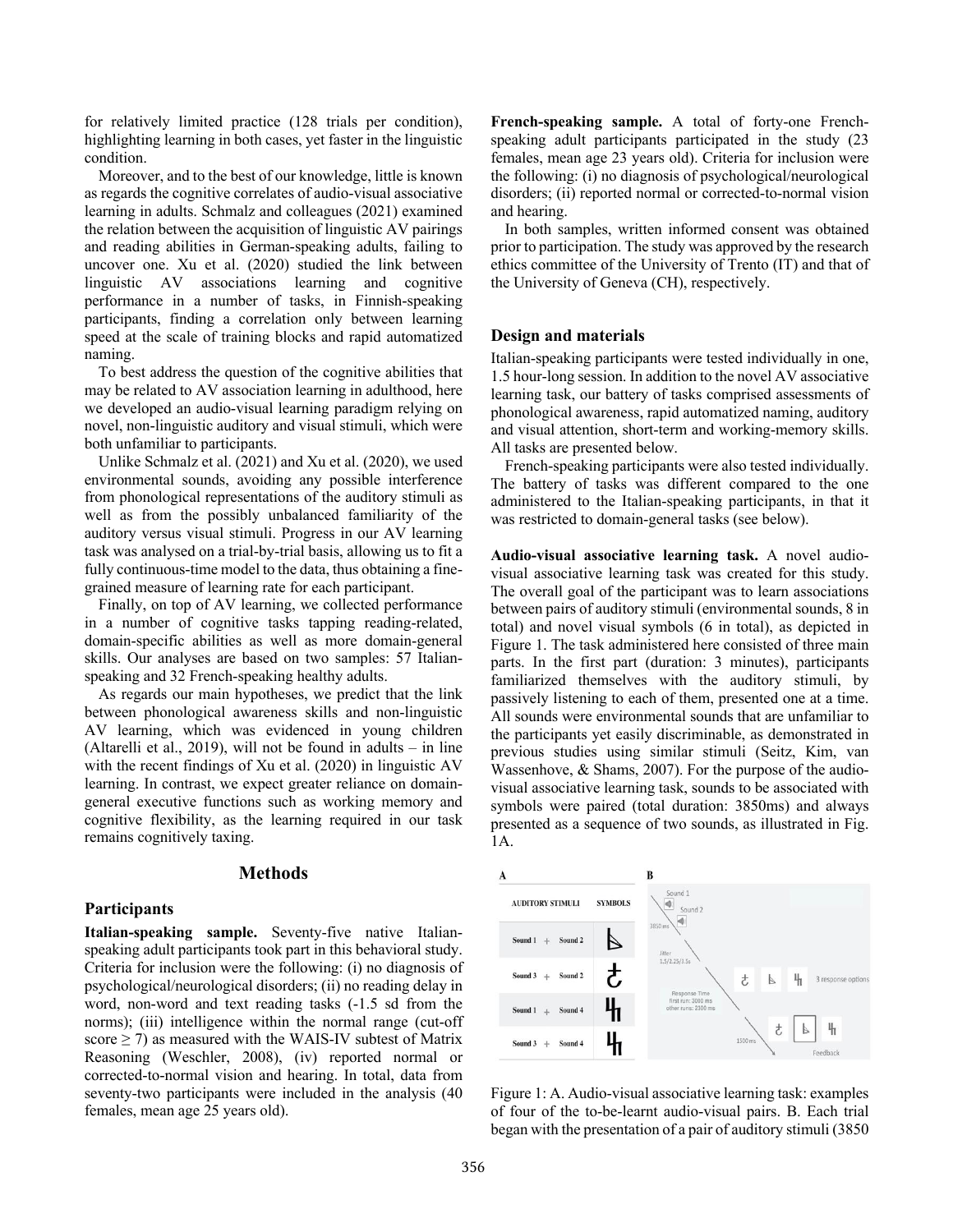ms overall) followed by a variable ISI and then three response options. After the participant's response, a visual feedback was presented.

The second part of the task (duration: 5 minutes) consisted of a symbol familiarization phase in which the 6 symbols, adapted from the Bamum alphabet and unknown to participants, were presented in the context of a 1-back task. The choice of a 1-back task was made in order to ensure that participants would pay attention to the stimuli throughout. Participants were required to respond to a stimulus only if it matched the stimulus that immediately preceded it. Each symbol was presented for 1 second with a 1 second interstimulus interval. The task comprised 80 trials, with 10 1 back repetitions (2 of each symbol). The sequence of symbols was the same for all participants.

Finally, participants underwent the actual audio-visual association task for six blocks of five minutes each (see Fig. 1B). Participants were asked to learn the associations between the pairs of sounds and the symbols presented before, in a parallel to what learning to read requires. In order to be learned, half of the audio-visual pairings required the participants to pay attention to both sounds (difficult trials), whereas in the other half of the audio-visual pairings, only the last sound is crucial (easy trials). Each block included hard and easy trials in a pseudo-randomized order. Following participants' response on each trial, feedback was provided, indicating the correct symbol.

**Italian-speaking sample.** *Reading-related measures.* Phonological awareness (PA) skills were evaluated through a phoneme deletion task and a phoneme blending task. Lexical access was tested through a rapid picture naming task (RAN of objects). In all of these tests, derived from the VALS – the Italian adaptation of the EVALAD battery (Pech-Georgel & George, 2011) – two scores are calculated: the accuracy and the speed with which the subject performs the test.

*Domain-general skills.* Fluid Intelligence was assessed by means of the Matrix Reasoning subtest of the WAIS-IV scale (Weschler, 2008). From the EVALAD battery (Pech-Georgel & George, 2011), we administered the forward and backward Digit span tasks, in order to assess participant's verbal short term and working memory skills, and a Listening span task to assess both working memory and resistance to interference.

An adaptation of the Multiple Object Tracking task (MOT - Pylyshyn & Storm, 1998) was used to evaluate attentional control in a dynamic setting. Participants were asked to target objects – among distractors – as they moved around the screen. After an interval of object motion, one of the objects was probed, and participants were required to decide whether this specific object was a target or a distractor at the beginning of the trial. Auditory selective attention was assessed by means of a novel task, based on the paradigm proposed by Hansen & Hillyard (1980). Two series of sounds were presented simultaneously to participants through headphones and differed in terms of duration and frequency. The participant had to identify and respond only to the low-

pitch and long sounds (i.e., 300 Hz, 102 ms), by pressing a button after each occurrence.

**French-speaking sample.** *Domain-general skills.*  Computerized versions of the Odd-one-out task (Hampshire, Highfield, Parkin, & Owen, 2012) and of the backward Digit span (Hampshire et al., 2012) were administered to evaluate fluid intelligence and working memory, respectively. Unlike the Italian sample, a forward Digit span task was not included here. The same MOT and auditory attention tasks were otherwise used as in the Italian sample.

#### **Data analysis**

The AV associative learning task was first screened for participants who did not demonstrate learning. 10 out of 72 Italian-speaking participants and 6 out of 41 French-speaking participants were excluded for not learning, as indicated by accuracy on adjacent tertiles of trials not increasing over time or not being above chance (33%) on the last tertile of the task.

The data was then fit with a mixed-effects Bayesian nonlinear regression using Stan via the **brms** package in R (Bürkner, 2017; for similar modeling approaches see Dale et al., 2021). In short, this nonlinear learning model approach estimated the trial-by-trial improvement in percent correct starting at chance performance (i.e., 33% accuracy) on the first trial through some above-chance performance on the last trials. Learning took the form of improvement in accuracy as an exponential function of trial number (Dosher & Lu, 2007; Heathcote, Brown, & Mewhort, 2000; see Equation 1).

```
1. accuracy = asymptote + (start -asymptote)2<sup>(1-trialNumber)/rate</sup>
```
In this equation there are three free parameters, however, we fixed *start* to ⅓ or the expected chance performance when first encountering the task. Then, within the nonlinear mixedeffects model, the trajectories of accuracy change defined by *asymptote* and *rate* [a time constant associated with half of change from start to asymptote] were simultaneously estimated within generalized linear mixed-effects models (see Equations 2 & 3, in **brms**/**lme4** "Wilkinson" model notation).

2.  $logit(asymptote) \sim trialDifficulty +$  $(trialDifficulty | participant)$ 3.  $(rate) \sim trialDiffically +$ (trialDifficulty | participant)

Estimation of parameters on logit or log scales provided the ability for parameter estimates to, in principle, vary along all real numbers, while constraining the trajectories of learning to have accuracies [*asymptote*s] bounded at [0,1] and time constants [*rate*s] bounded to positive reals. All priors were default where possible, with the priors for the logit-*asymptote* log-*rate* parameters having wide priors of *normal(0,3)* and *normal(4,3)* respectively. A Bernoulli response distribution was used due to the binary accuracy being modeled, and all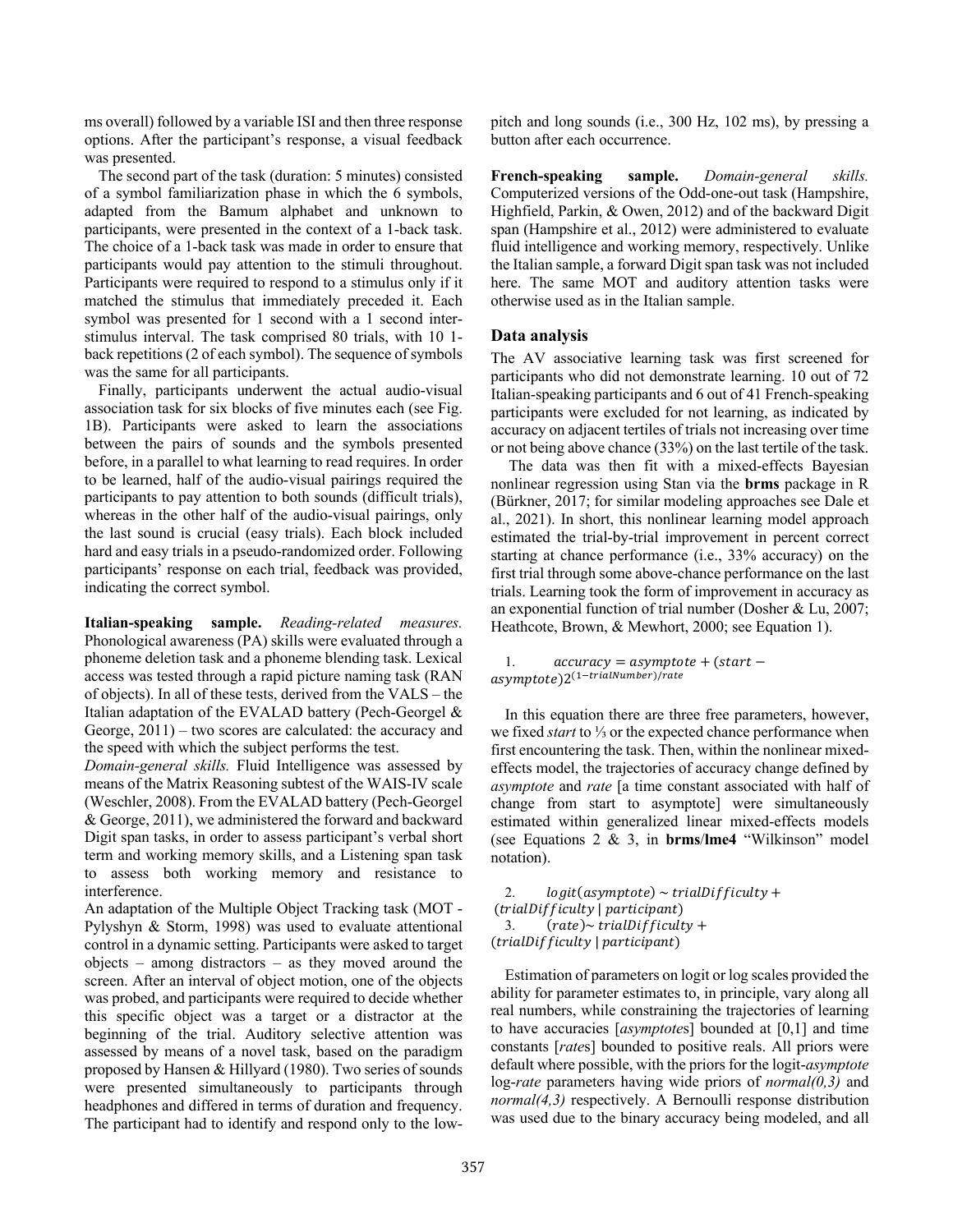models were run for 15,000 iterations, discarding the first 9,000 iterations as warm-up.

We also fit models with an additional constraint, namely, that all participants' performance on all trial types would asymptote at 99.9% correct (i.e., perfect stimulus-response learning, with a .001 lapse rate). In this alternative model the only learning parameter was therefore the time constant of change, or *rate* (parameterized as described above). We compared the estimated-asymptote models to the fixedasymptote models using bridge sampling estimates of Bayes Factors, and we found overwhelming support for models with fixed asymptotes. In the Italian-speaking sample, across 5 bridge sampling estimates, the smallest Bayes Factor was 172 in favor of the fixed-asymptote model. Using the same procedure, in the French-speaking sample the smallest Bayes Factor was 203 in favor of the fixed-asymptote model. As such, we used the fixed-asymptote model in tests of individual differences in learning (i.e., only using betweenparticipant variation in learning rate).

Estimated model fixed effects regarding the difficulty manipulation were first assessed. Then, by-participant (i.e., random-effects) parameters were extracted from the model, and these parameters were subsequently used in tests of relations to other measures (e.g., attention or memory).

The Italian-speaking sample's 2 phonological awareness measures were independently converted into Inverse Efficiency Scores (i.e., RT/accuracy). Within each sample, all cognitive variables were then screened for multivariate outliers using the robust Mahalanobis distance method. Robust covariance estimation utilized a minimum of 90% of the sample, with outliers being identified using a chi-square cutoff with  $\alpha = 0.05$ . This led to 5 Italian-speaking participants and 3 French-speaking participants being excluded due to being multivariate outliers (final sample size 57 Italianspeaking, 32 French-speaking). Univariate Yeo-Johnson power transformations were then applied, with Yeo-Johnson λ optimized to minimize the univariate skew of each variable. Variables were next z-scored. Last, a composite measure was calculated for phonological awareness; this composite measure used the dominant component from a PCA of the phonological awareness Inverse Efficiency Scores (i.e., the composite was the underlying dimension explaining the most variance in both measures; hereafter referred to as PA IES).

Our initial tests of individual differences in audio-visual associative learning used bivariate product-moment correlations. We next used bootstrapped (2000 resamples with replacement) robust linear models to test the reliability of regression estimates predicting rate of learning, while controlling for other effects. We additionally computed the out-of-sample proportion of variance explained by fitting 2000 robust linear models to random 80% subsamples of the data and assessing the reduction in OLS error to the corresponding held-out 20%. We report the median out-ofsample delta R-squared.

### **Results**

#### **Mixed-effects nonlinear model results**

The estimated time to half of learning was 74 trials in the Italian-speaking sample and 59 trials in the French-speaking sample (see Table 1 and Table 2). Both samples showed reliable modulations of learning rate in response to difficulty manipulations.

Table 1. Model of Italian-speaking sample's learning: Fixed effects

|                        | Estimate | Lower<br>95% CI | $U$ pper<br>- 95% CI |
|------------------------|----------|-----------------|----------------------|
| Rate Intercept         | 6.22     | 5.97            | 6.46                 |
| Difficulty coefficient | $-0.49$  | $-0.80$         | $-0.18$              |

Table 2. Model of French-speaking sample's learning: Fixed effects

|                        | Estimate | Lower<br>95% CI | Upper<br>- 95% CI |
|------------------------|----------|-----------------|-------------------|
| Rate Intercept         | 5.88     | 5.58            | 6.19              |
| Difficulty coefficient | $-0.49$  | $-0.79$         | $-0.21$           |

#### **Italian-speaking sample: Correlates of learning**

Of the eight possible correlates of learning rate, only forward Digit span showed a reliable association  $(r(55) = -0.39, Cl<sub>95</sub>)$  $=[-0.59,-0.15]$ ; see Fig. 2). Nonetheless, due to the relatively strong correlations with auditory attention  $(r(55) = -0.23, C1<sub>95</sub>)$  $=[-0.46,-0.03]$  and backward Digit span (r(55) = -0.23, CI<sub>95</sub>  $= [-0.46, -0.03]$ , we selected all three measures for further analysis with stepwise robust regressions in the next section.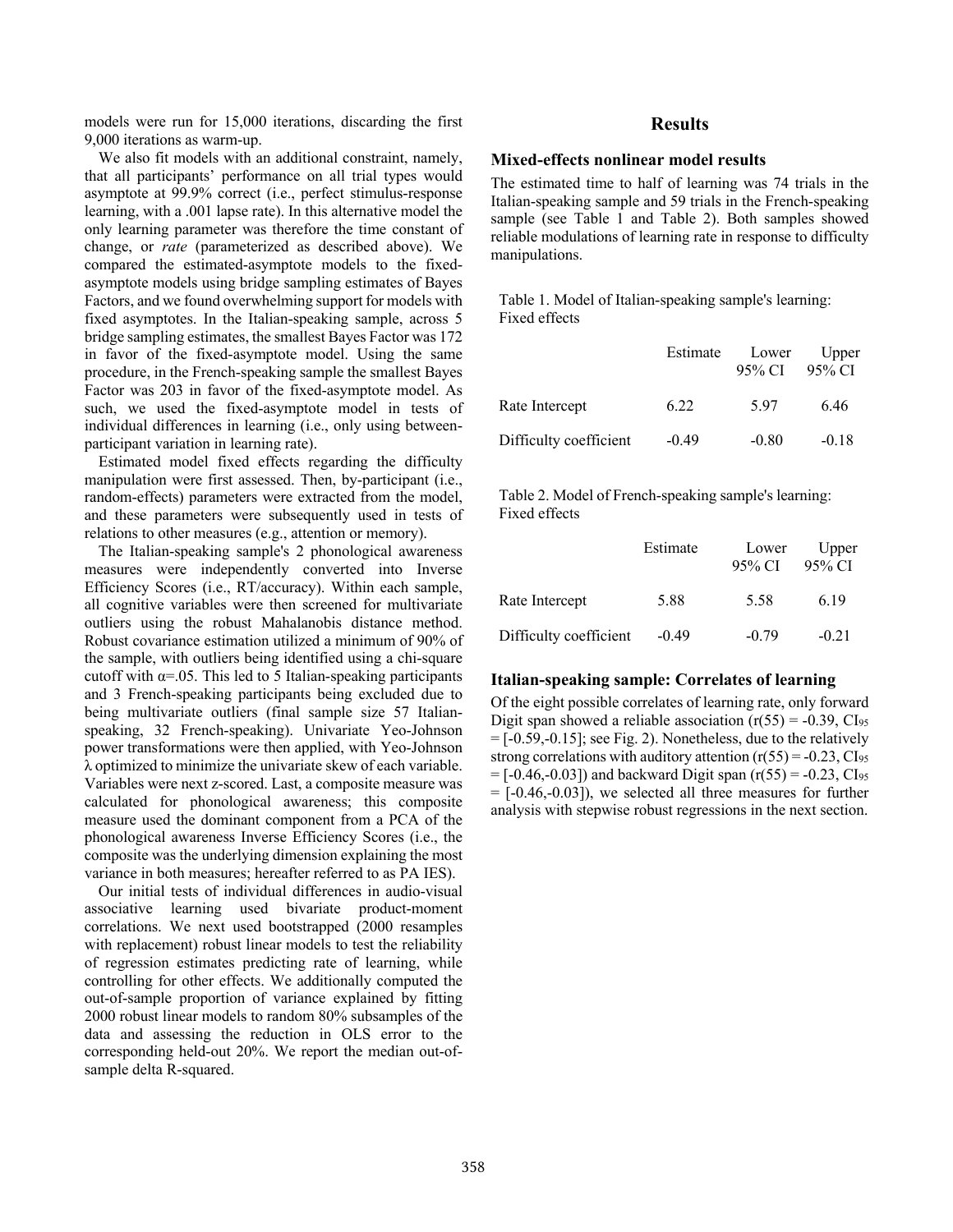

Figure 2: Correlates of AV learning in the Italian-speaking sample.

## **Italian-speaking sample: Regressions predicting learning**

In step 1 of our stepwise regressions, we predicted learning rate using the covariate demographic variables of sex ( $b =$ 0.31, CI = [0.0051,0.56],  $\Delta R^2$ <sub>oos</sub> = 0.083) and age (b = 0.12,  $CI = [-0.17, 0.35], \Delta R^2_{\text{oos}} = -0.001$ . In step 2 we added PA IES ( $b = 0.023$ , CI = [-0.18,0.27],  $\Delta R^2_{\text{cos}} = -0.014$ ), with no reliable effect on learning rate. We also tested the addition of RT and accuracy variables to the model separately, with similar null effects. In step 3a we added forward Digit span  $(b = -0.36, CI = [-0.58, -0.13], \Delta R^2_{\text{cos}} = 0.132)$ , whereas in step 3b we instead added backward Digit span ( $b = -0.22$ , CI = [-0.5,0.063],  $\Delta R^2$ <sub>oos</sub> = 0.049) and in step 3c we added auditory attention (b = -0.11, CI = [-0.42,0.2],  $\Delta R^2_{\text{cos}}$  = -0.006). Using the CI criterion, only the model in which forward Digit span was added showed a reliable effect, with participants scoring higher on forward Digit span also learning in less time. Notably, when using the out-of-sample variance explained criterion (i.e., >0), backward Digit span did predict around 5% of variance in the held-out samples.

To further test the robustness of our predictors we utilized penalized regression (LASSO) using the R package **glmnet**. We determined the optimal shrinkage parameter [lambda] through 200 runs of cross-validated fits to multiple lambdas (i.e., **cv.glmnet**; each cross-validation used 5 folds). Using the median lambda to minimize out-of-sample error (lambda  $= 0.204$ ) we next fit a LASSO regression model using all

cognitive variables as predictors, with the result that only the forward Digit span coefficient ( $b = -0.182$ ) remained (i.e., coefficients from all other cognitive variables were penalized to 0). Clearly this corroborates the bivariate outcomes reported in the correlation matrices, in which higher forward Digit span scores are associated with shorter times taken to learn.

### **French-speaking sample: Correlations**

In an independent sample with a different linguistic background, we replicated the correlation between a verbal working memory span measure and learning rate (see Fig. 3). Higher working memory span scores were associated with learning in fewer trials. However, this correlation involved backward Digit span, which in our Italian-speaking sample had demonstrated weaker associations with learning than forward Digit span.



Figure 3: Correlates of AV learning in the French-speaking sample.

### **Discussion**

Whereas AV associative learning is a crucial process in development and across the lifespan, e.g., for the acquisition of reading, little is known about the cognitive abilities it rests upon. The present study aimed to explore healthy adults' ability to learn arbitrary associations between novel visual stimuli and non-linguistic auditory stimuli, as well as the relationship between such learning and performance in reading-related and more domain-general skills. Data were collected in both an Italian- and a French-speaking sample for independent confirmation of results.

By fitting trial-by-trial performance of participants in this novel AV learning task, we demonstrated the expected variability in speed of learning (learning rate) across participants and the sensitivity of our rate measure to learning difficulty, as expected. In a second step we showed that the speed of learning in the AV learning task was positively associated with working memory capacity in both our samples. The weaker working memory effect in the Italian (i.e., backward Digit span) was the one that we could confirm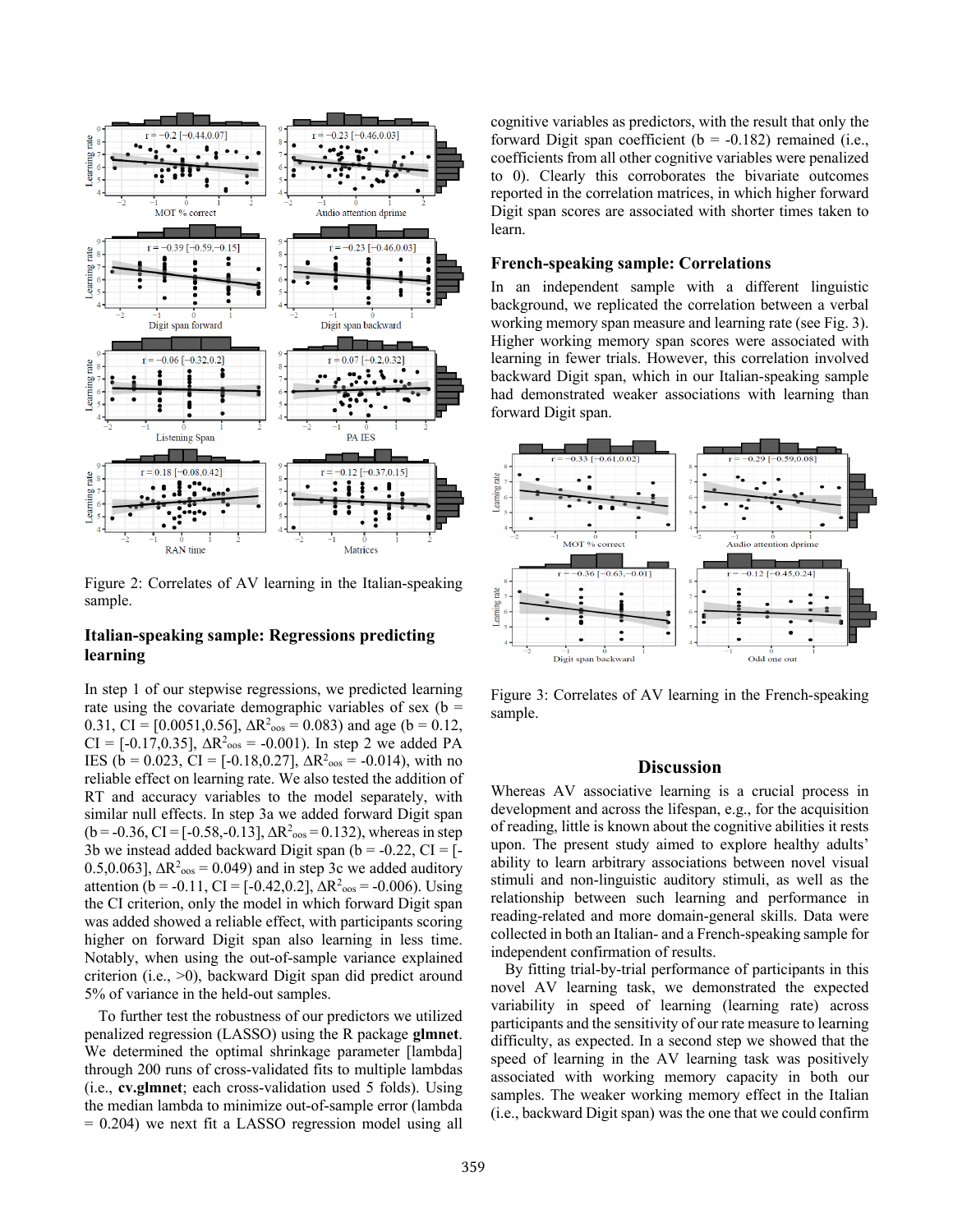in the French sample, in which forward Digit span data were lacking.

Prior studies – mostly in children – have investigated the cognitive correlates of learning audio-visual mappings, revealing correlations with phonological awareness abilities, rapid automatized naming (Ehm et al., 2019; Georgiou et al., 2017; de Jong et al., 2000; Lervåg et al., 2009; Karipidis et al., 2017) and verbal working memory (Ehm et al., 2019; Lervåg et al., 2009). Crucially, the vast majority of these studies used linguistic stimuli in the auditory domain, like native-language phonemes, to be paired with unfamiliar symbols. In these cases, familiarity with the auditory stimuli cannot be controlled for, a factor of importance in determining the processes implicated in audio-visual learning (Li et al., 2016). In addition, the exact same paradigm and stimuli cannot be applied to participants speaking different languages. The current AV learning experiment introduces non-linguistic, environmental sounds in order to assess the very process of building cross-modal AV associations free of familiarity confounds and in a way that is comparable across participants speaking different languages.

Of importance, while many previous studies examined learning in a test phase that followed passive exposure to the audio-visual pairs (Callan, Callan, & Masaki, 2005; Madec et al., 2016), we developed a task that tracks learning progression on a trial-to-trial basis, thus allowing us to fit a fully continuous-time model to the data. Nonlinear mixedeffects models provided for the simultaneous estimation of all participants' full trajectories of learning. Beyond the currently reported results this may allow, for example, additional trial-by-trial comparisons of each participant's difference in performance between easier and harder trials (which is beyond our scope here). Such models also allow for fully Bayesian model comparisons. Here we demonstrated that between-participant and difficulty-modulated variations in learning were due to differential rates of learning, as opposed to differences in asymptotic performance or stimulus "learnability".

Very similar non-linguistic audio-visual learning processes were previously investigated in preschoolers (Altarelli et al., 2019), revealing a surprising relation between progress in the task and phonological awareness skills. We hypothesized and confirmed that in adults such a relationship is not present anymore. In young, pre-reading children, it is possible that variation in phonological awareness abilities is tightly connected with their ability to extract and integrate redundant auditory and visual information from talkers surrounding them (Melby-Lervåg, Lyster, & Hulme, 2012), thus linking greater audio-visual association abilities to greater phonological skills. In adults, who are expert readers of their language and for whom phonological awareness skills have been trained by the very process of learning to read, such coupling might be weaker.

In contrast, we found a positive relation between verbal working memory capacity and speed of AV learning, in both our samples, despite these having different linguistic backgrounds (Italian  $r= -.39$ ; French  $r= -.36$ ). These results

are consistent with recent behavioral studies in children (Ehm et al., 2019; Lervåg et al., 2009) and neuroimaging findings in adults, suggesting the involvement of working memory throughout AV associative learning tasks (Tanabe et al., 2005). Future behavioral and neuroimaging studies will be needed to clarify the precise working memory sub-skills related to this form of AV associative learning.

The current study thus extends previous findings regarding the involvement of domain-general (e.g., executive functions) factors in the acquisition of speech sounds-tosymbols correspondences to non-linguistic mappings. It presents a novel AV learning task that allows modeling of each participant's full trajectory of learning. Finally, it suggests verbal working memory capacity as playing an important role in the acquisition of audio-visual mappings, even when non-verbal materials are involved, at least in adults.

### **Acknowledgements**

This work has been funded by the European Union's Horizon 2020 research and innovation program under Marie Skłodowska‐Curie grant no. 661667, LearningDeterminants to I.A. and the NCCR Evolving Language as well as the Office of Naval Research N00014-20-1-2074 to D.B.

#### **References**

- Altarelli, I., Dehaene-Lambertz, G., & Bavelier, D. (2019). Individual differences in the acquisition of nonlinguistic audio-visual associations in 5 year olds. *Developmental Science*, *23*(4), 1–13. https://doi.org/10.1111/desc.12913
- Barutchu, A., Fifer, J. M., Shivdasani, M. N., Crewther, S. G., & Paolini, A. G. (2020). The Interplay Between Multisensory Associative Learning and IQ in Children. *Child Development*, *91*(2), 620–637. https://doi.org/10.1111/cdev.13210
- Bürkner, P.-C. (2017). brms: An R Package for Bayesian Multilevel Models Using Stan. *Journal of Statistical Software; Vol 1, Issue 1 (2017)*. Retrieved from https://www.jstatsoft.org/v080/i01
- Callan, A. M., Callan, D. E., & Masaki, S. (2005). When meaningless symbols become letters: Neural activity change in learning new phonograms. *NeuroImage*, *28*(3), 553–562. https://doi.org/10.1016/j.neuroimage.2005.06.031
- Dale, G., Cochrane, A., & Green, C. S. (2021). Individual difference predictors of learning and generalization in perceptual learning. *Attention, Perception, and Psychophysics*. https://doi.org/10.3758/s13414-021- 02268-3
- de Jong, P. F., Seveke, M.-J., & van Veen, M. (2000). Phonological Sensitivity and the Acquisition of New Words in Children. *Journal of Experimental Child Psychology*, *76*(4), 275–301. https://doi.org/https://doi.org/10.1006/jecp.1999.2549

Dosher, B. A., & Lu, Z.-L. (2007). The functional form of